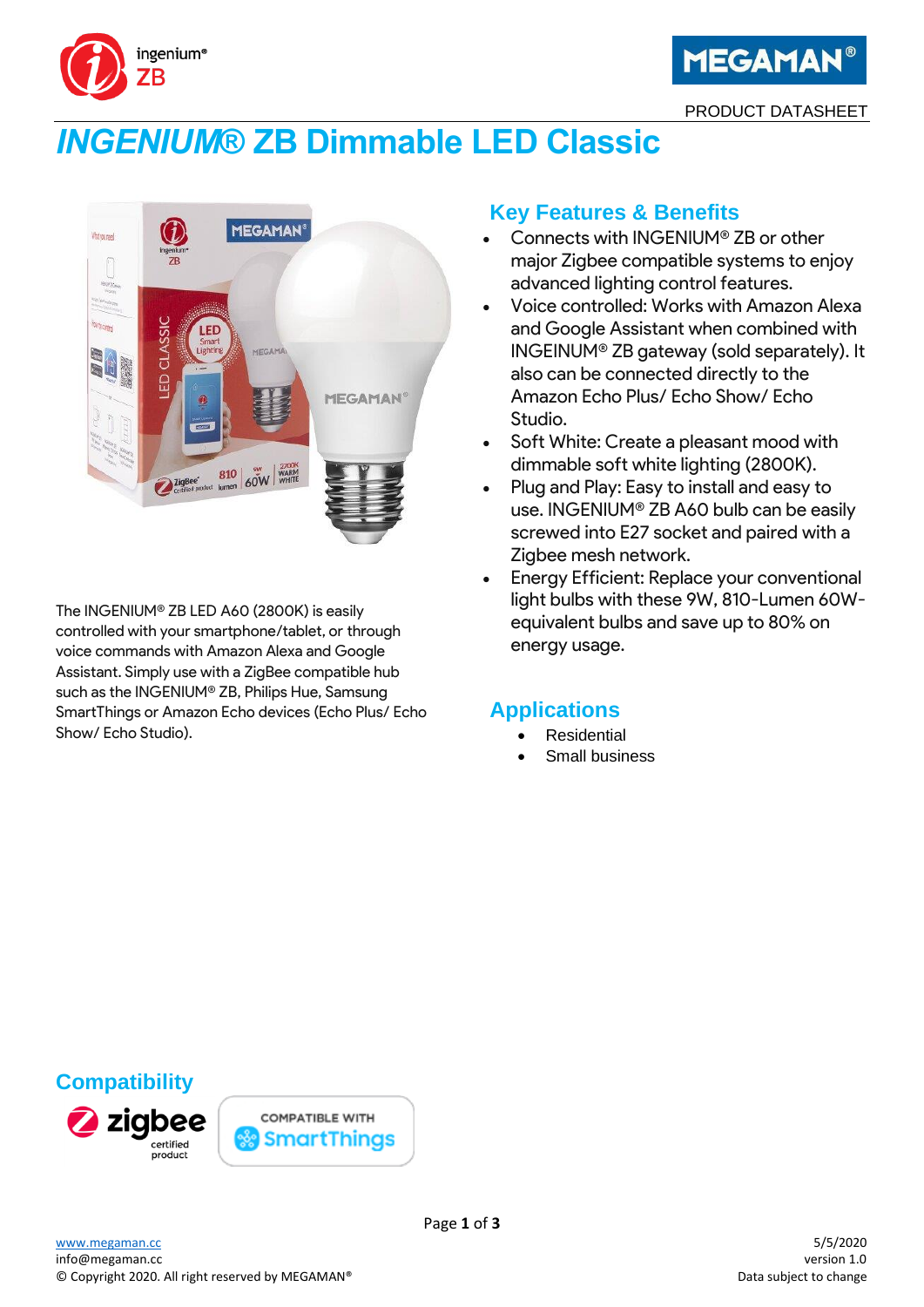

PRODUCT DATASHEET

# **GENERAL INFORMATION**

| Input Voltage / Frequency  | 220-240 VAC 50/60Hz                                                                                                                                            |
|----------------------------|----------------------------------------------------------------------------------------------------------------------------------------------------------------|
| <b>Energy Label Rating</b> | $A+$                                                                                                                                                           |
| Power                      | 9W                                                                                                                                                             |
| <b>Standby Power</b>       | < 0.5W                                                                                                                                                         |
| <b>Power Factor</b>        | > 0.5                                                                                                                                                          |
| Luminous Flux              | 810lm                                                                                                                                                          |
| <b>Beam Angle</b>          | $270^\circ$                                                                                                                                                    |
| Dimmable                   | Yes <sup>*</sup>                                                                                                                                               |
| Protocol                   | Zigbee                                                                                                                                                         |
| <b>Frequency Band</b>      | $2400 - 2483.5$ MHz                                                                                                                                            |
| <b>Colour Temperature</b>  | 2800K                                                                                                                                                          |
| <b>CRI</b>                 | $\geq 80$                                                                                                                                                      |
| <b>Colour Consistency</b>  | $SDCM \leq 6$                                                                                                                                                  |
| Number of Switching        | >100000                                                                                                                                                        |
| Cycles                     |                                                                                                                                                                |
| Starting Time [sec]        | < 0.5                                                                                                                                                          |
| Lifetime L70 B50 at 25°C   | >20000 hrs                                                                                                                                                     |
| Operating temperature      | $-20^{\circ}$ C $-40^{\circ}$ C                                                                                                                                |
| Approvals                  | IEC/EN 62560, IEC/EN 62493, EN 300328, EN 62479<br>EN 301489-1, EN 301489-17, EN 55015, IEC/EN 61547, IEC/EN<br>61000-3-2, IEC/EN 61000-3-3, Zigbee Light Link |

\*Not Compatible with Wall Dimmers

## **PRODUCT INFORMATION**

| Model No.     | MM Code            | Cap Base        |
|---------------|--------------------|-----------------|
| LG7809dZB+E27 | 406300/<br>MM10669 | F27             |
| LG7809dZB+B22 | 406301/<br>MM10670 | B <sub>22</sub> |

### **DIMENSIONS & WEIGHT**

| Model No.     | н   | D  | Weight |
|---------------|-----|----|--------|
|               | mm  | mm | g      |
| LG7809dZB+E27 | 109 | 60 | 100    |
| LG7809dZB+B22 | 109 | 60 | 100    |